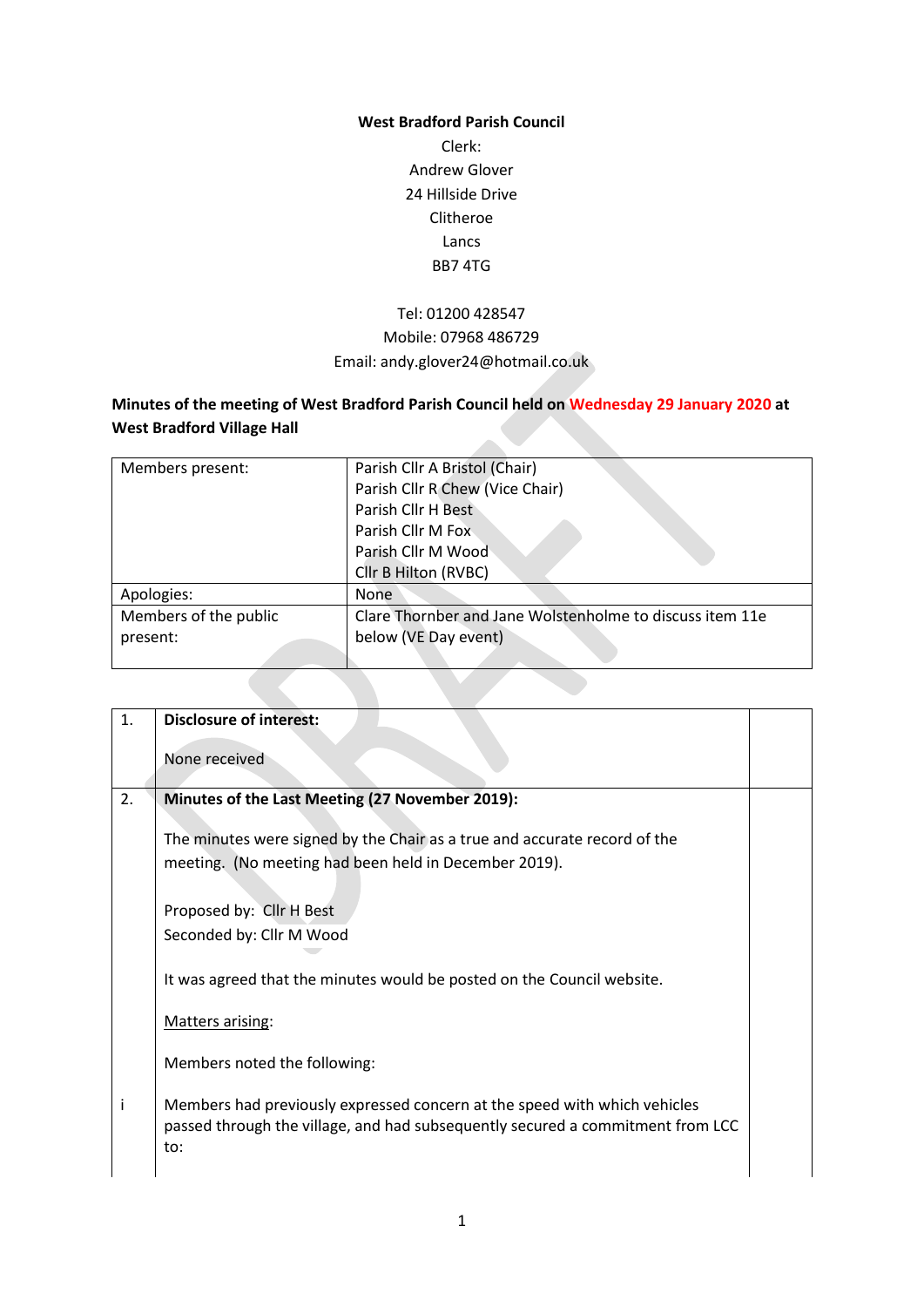|     | "provide temporary signing to highlight to drivers the need to drive<br>appropriately in the area. They will be on site to the end of 2019 and then<br>again during April to June 2020. Due to the good safety record at this<br>location rumble strips or other physical measures cannot be prioritised at<br>this time".                                                                                         |              |
|-----|--------------------------------------------------------------------------------------------------------------------------------------------------------------------------------------------------------------------------------------------------------------------------------------------------------------------------------------------------------------------------------------------------------------------|--------------|
|     | It was noted that signage referring to a "Community Concern Speed Area" had<br>been erected near to the 3 Millstones as well as on Clitheroe Rd (near Bradford<br>Bridge). Members were grateful to LCC for their efforts, but felt that the signage<br>had not been erected in the location previously drawn to LCC's attention, namely<br>on Grindleton Rd in the vicinity of the Village Hall.                  |              |
|     | <b>Resolved</b><br>Clerk to contact LCC and thank them for their efforts but seek additional signage<br>near to the Village Hall                                                                                                                                                                                                                                                                                   | <b>Clerk</b> |
|     | Members also noted the information provided by LCC regarding the possible repair<br>to / purchase of a new Speed Indicator Device, and considered this under item 11b<br>below.                                                                                                                                                                                                                                    |              |
|     | Cllr Chew commented on examples of excessive and dangerous speeding by an<br>unidentified local resident. It was agreed that - should the driver's identity come<br>to light – the matter should be reported to the police.                                                                                                                                                                                        |              |
| Ϊİ  | The Clerk confirmed that two bottles of wine had been given to Darren Hudson<br>prior to Xmas to thank him for his efforts on the defibrillator. It was noted that<br>Darren had subsequently emailed and asked for his thanks to be passed on to<br>members.                                                                                                                                                      |              |
| iii | The rotten post on the footpath from Clitheroe Rd (previously raised by Cllr Chew)<br>had been reported to LCC as the relevant authority, and an acknowledgement<br>received.                                                                                                                                                                                                                                      |              |
| 3.  | <b>Public questions, comments or representations:</b><br>None                                                                                                                                                                                                                                                                                                                                                      |              |
| 4.  | <b>Update from Ward Councillor present:</b>                                                                                                                                                                                                                                                                                                                                                                        |              |
|     | Cllr Hilton reported the following matters:                                                                                                                                                                                                                                                                                                                                                                        |              |
| a   | <b>RVBC Health and Housing Committee</b>                                                                                                                                                                                                                                                                                                                                                                           |              |
|     | The above body (of which Cllr Hilton is Chair) had recently been on a site visit to<br>view new housing stock in Hurst Green and Longridge. The Council had recently<br>acquired one particular property in Longridge which may be suitable for use as a<br>refuge for victims of Domestic Violence, this being a growing problem and for<br>which there was no such provision in the Borough at the current time. |              |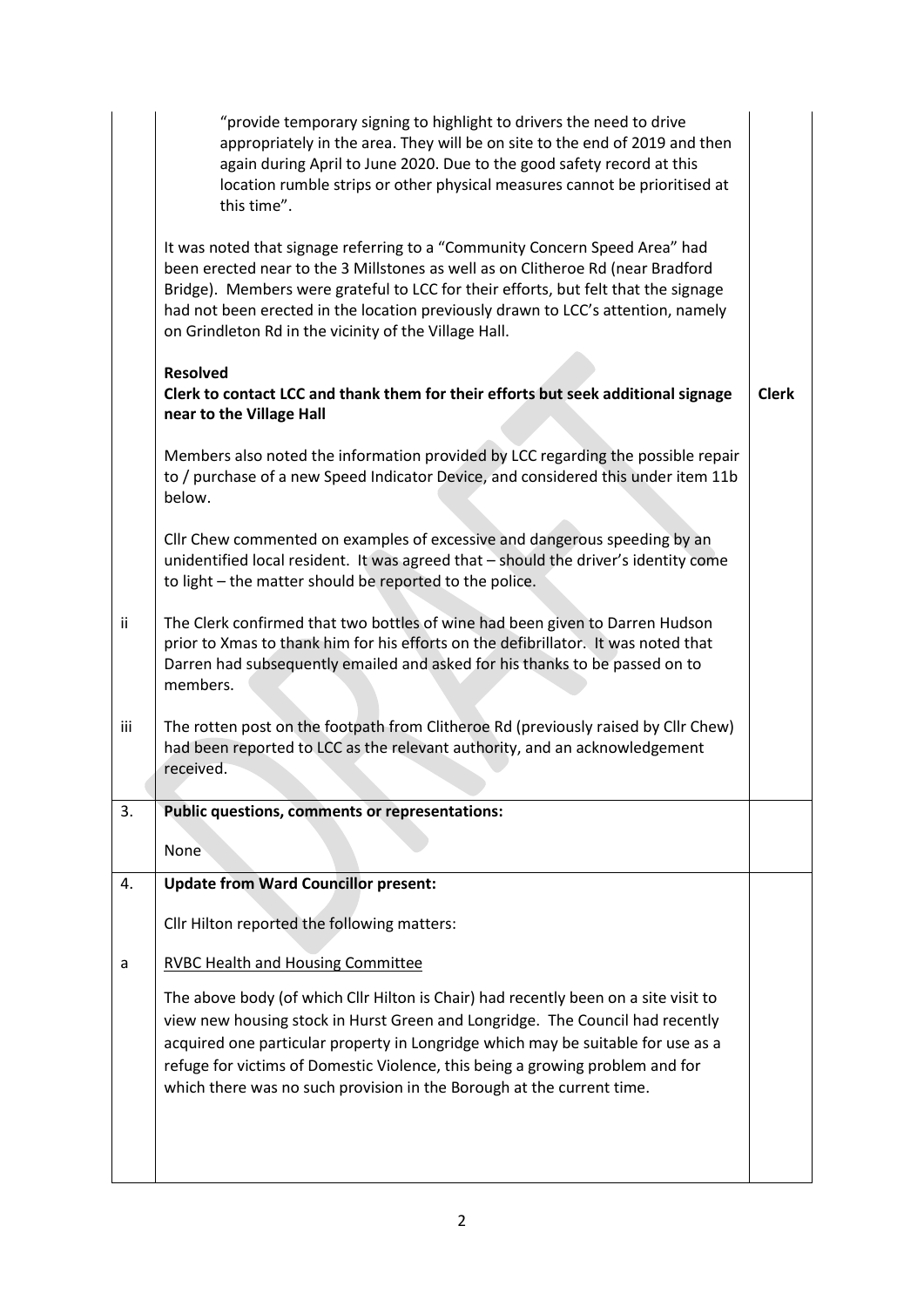| $\sf b$      | <b>Unitary Authority</b>                                                                                                                                                                                                                                                                                                                                                                                                                                                                                                                                                                 |                      |
|--------------|------------------------------------------------------------------------------------------------------------------------------------------------------------------------------------------------------------------------------------------------------------------------------------------------------------------------------------------------------------------------------------------------------------------------------------------------------------------------------------------------------------------------------------------------------------------------------------------|----------------------|
|              | Whilst no determination on next steps had yet been made, it was possible that the<br>increased number of Conservative-held seats since the general election may have<br>an impact on the way forward.                                                                                                                                                                                                                                                                                                                                                                                    |                      |
| $\mathsf{C}$ | Duke of York pub                                                                                                                                                                                                                                                                                                                                                                                                                                                                                                                                                                         |                      |
|              | It was noted that discussions for the community to purchase the premises were<br>still ongoing.                                                                                                                                                                                                                                                                                                                                                                                                                                                                                          |                      |
| d            | <b>Drug Misuse</b>                                                                                                                                                                                                                                                                                                                                                                                                                                                                                                                                                                       |                      |
|              | Members discussed at length the current position regarding drug use both in the<br>parish and borough-wide. Two deaths had recently been attributed to recreational<br>drugs use (as opposed to addiction), and it was possible that a "County Lines" style<br>operation was a contributor to these. It had been proposed that a seminar on the<br>topic should be held for the benefit of all borough councillors, and (if successful)<br>this could be extended to the Parish Councils Liaison Committee.                                                                              |                      |
| 5.           | <b>Bradford Bridge</b>                                                                                                                                                                                                                                                                                                                                                                                                                                                                                                                                                                   |                      |
|              | Members were reminded that, following ongoing correspondence with LCC about<br>the wider traffic problems arising from Bradford Bridge, an offer to review signage<br>on the approach roads had been made by Cllr Keith Iddon (Portfolio Holder). At the<br>time of the meeting, members were disappointed to learn that no further update<br>on this review had been received. Their frustration was increased as 3 further<br>recent incidents had occurred in the vicinity of Chapel Lane, one of which had<br>taken 45 minutes (and the intervention of local residents) to resolve. |                      |
|              | <b>Resolved</b>                                                                                                                                                                                                                                                                                                                                                                                                                                                                                                                                                                          |                      |
|              | Clerk to approach Cllr Iddon for an update on the County Council's review of<br>signage (pointing out the recent incidents outlined above)                                                                                                                                                                                                                                                                                                                                                                                                                                               | <b>Clerk</b>         |
|              | Members also recalled that an approach had been made in late 2019 to Hanson<br>Cement to explore whether the company would again remind its drivers /<br>contractors of the need to take care when seeking to access the bridge. It had<br>been agreed to reconsider the position at the January meeting (in light of any<br>further correspondence received from the company - although none had been<br>forthcoming).                                                                                                                                                                  |                      |
|              | <b>Resolved</b>                                                                                                                                                                                                                                                                                                                                                                                                                                                                                                                                                                          |                      |
|              | Clerk to contact Hanson Cement for an update on the situation, and - if no<br>further correspondence was forthcoming - Cllr Wood would raise the issue at the<br>liaison meeting in March 2020.                                                                                                                                                                                                                                                                                                                                                                                          | <b>Clerk</b><br>/ MW |
|              | Members were reminded that, at a previous meeting when the issue of Bradford<br>Bridge had been discussed, the Clerk had been asked to liaise with the RVBC case<br>officer for the development on Waddington Rd in Clitheroe (with a view to<br>establishing whether any route for accessing the site had been approved). The<br>Clerk confirmed that this discussion had now taken place and he had been advised                                                                                                                                                                       |                      |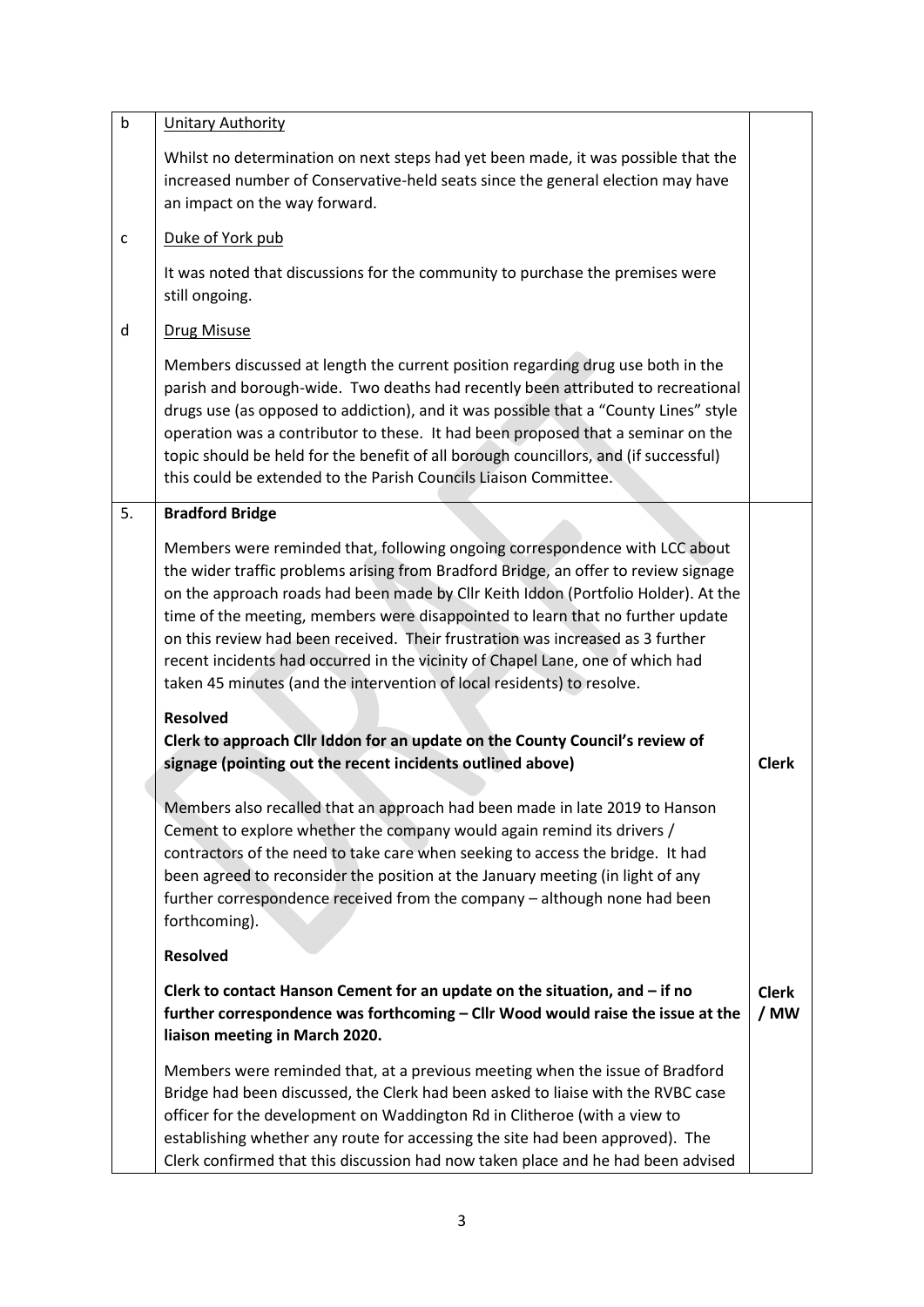|                | that no Construction Management Plan - which could potentially assist with<br>regard to the Parish Council's concerns = has yet been agreed.                                                                                                                                                                                                                                                                                                                                                                                                                                                                                          |              |
|----------------|---------------------------------------------------------------------------------------------------------------------------------------------------------------------------------------------------------------------------------------------------------------------------------------------------------------------------------------------------------------------------------------------------------------------------------------------------------------------------------------------------------------------------------------------------------------------------------------------------------------------------------------|--------------|
|                |                                                                                                                                                                                                                                                                                                                                                                                                                                                                                                                                                                                                                                       |              |
| 6.             | <b>Overview of financial position:</b>                                                                                                                                                                                                                                                                                                                                                                                                                                                                                                                                                                                                |              |
| a              | Monthly accounts - November 2019                                                                                                                                                                                                                                                                                                                                                                                                                                                                                                                                                                                                      |              |
|                | The Clerk submitted details of income and expenditure for the month of<br>November 2019 for approval by the Parish Council and signing-off by the Chair.<br>(No meeting had been held in December 2019).                                                                                                                                                                                                                                                                                                                                                                                                                              |              |
|                | <b>Resolved</b><br>That the record for November 2019 as presented would be signed off                                                                                                                                                                                                                                                                                                                                                                                                                                                                                                                                                 | <b>Chair</b> |
| b              | Monthly accounts - December 2019                                                                                                                                                                                                                                                                                                                                                                                                                                                                                                                                                                                                      |              |
|                | The Clerk submitted details of income and expenditure for the month of December<br>2019 for approval by the Parish Council and signing-off by the Chair.                                                                                                                                                                                                                                                                                                                                                                                                                                                                              |              |
|                | <b>Resolved</b><br>That the record for December 2019 as presented would be signed off                                                                                                                                                                                                                                                                                                                                                                                                                                                                                                                                                 | <b>Chair</b> |
| c              | <b>Budget Monitoring Q3 2019/20</b>                                                                                                                                                                                                                                                                                                                                                                                                                                                                                                                                                                                                   |              |
|                | The Clerk presented an analysis of the Parish Council's financial position at the end<br>of Q3. Key points included:                                                                                                                                                                                                                                                                                                                                                                                                                                                                                                                  |              |
|                | income was felt to be largely on track;<br>major items of spend (such as salary payments / staffing costs) were on<br>track or projected to bring a small saving over the year; and<br>although some minor unanticipated spend had occurred, the budget was<br>still expected to yield a surplus of c£5k by the end of Q4.                                                                                                                                                                                                                                                                                                            |              |
|                | Members noted the comments above and approved the budget at the end of Q3.                                                                                                                                                                                                                                                                                                                                                                                                                                                                                                                                                            |              |
| $\overline{7}$ | Governance                                                                                                                                                                                                                                                                                                                                                                                                                                                                                                                                                                                                                            |              |
|                | Minutes / Agenda                                                                                                                                                                                                                                                                                                                                                                                                                                                                                                                                                                                                                      |              |
|                | At the November meeting, members had agreed that a standard skeleton agenda<br>should be displayed on the website in future. As requested, the Clerk had<br>approached Jon Pendril on this matter, who had arranged for the suggested<br>skeleton agenda to be placed against the meeting dates from January - March<br>2020. Members again thanked Jon for his efforts but commented that they had<br>not found the location of the above information on the new website. It was<br>agreed that this issue would be revisited at the February meeting, with further<br>consideration of the content of the skeleton agenda in March. |              |
|                | <b>Resolved</b><br>Clerk to diary further consideration of both the above issues.                                                                                                                                                                                                                                                                                                                                                                                                                                                                                                                                                     | <b>Clerk</b> |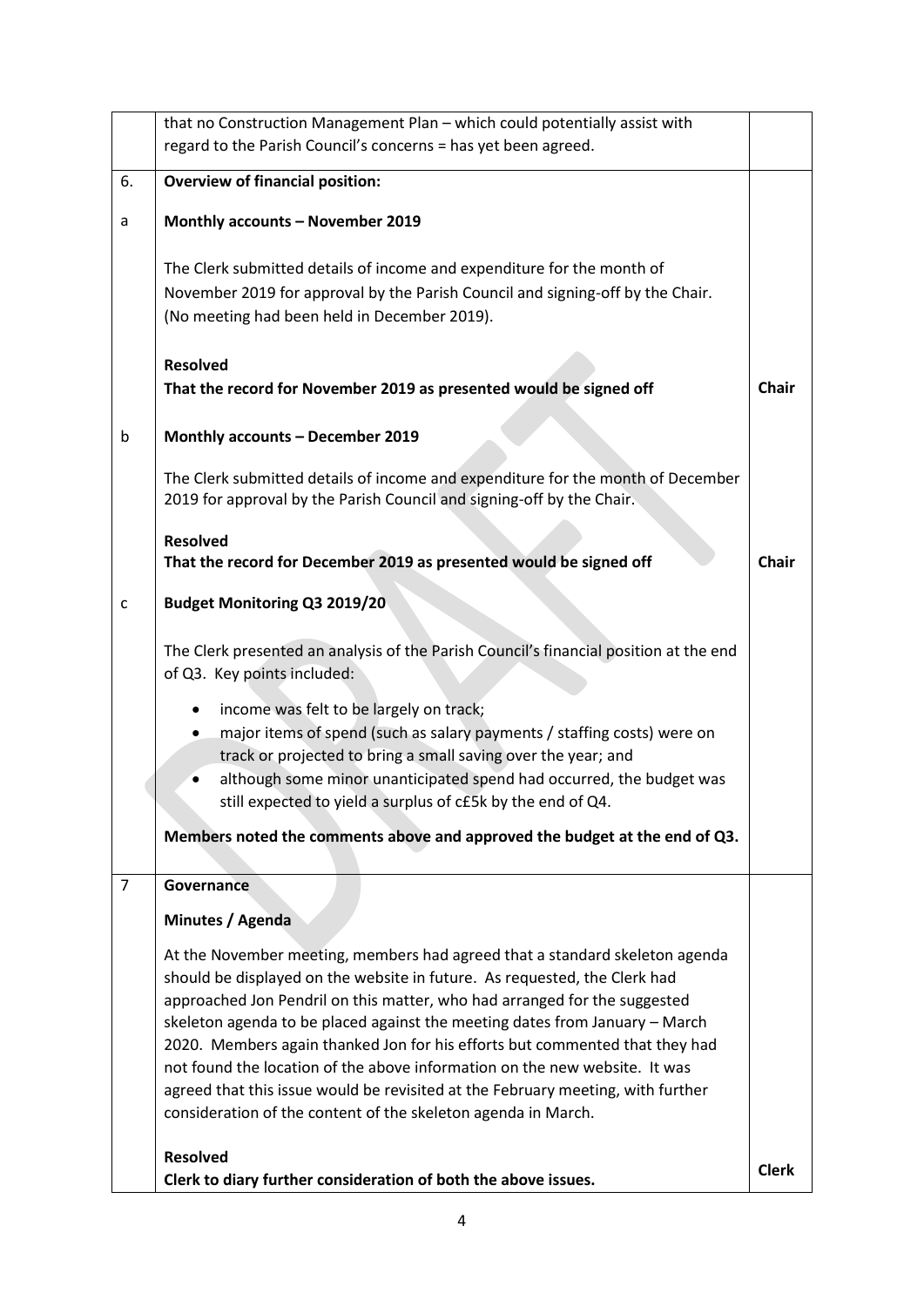| 8 | <b>Planning applications considered</b>                                                                                                                                                                                                                                                                                                                                                                                                                                                                          |              |  |
|---|------------------------------------------------------------------------------------------------------------------------------------------------------------------------------------------------------------------------------------------------------------------------------------------------------------------------------------------------------------------------------------------------------------------------------------------------------------------------------------------------------------------|--------------|--|
|   | None considered.                                                                                                                                                                                                                                                                                                                                                                                                                                                                                                 |              |  |
| 9 | Development of new website for the Parish Council                                                                                                                                                                                                                                                                                                                                                                                                                                                                |              |  |
| a | Delivery of leaflets                                                                                                                                                                                                                                                                                                                                                                                                                                                                                             |              |  |
|   | Members confirmed that the hard copy leaflets kindly produced by Jon Pendril had<br>been distributed around the village. The purpose of the leaflets had been to raise<br>awareness of the new website amongst residents, and feedback that had been<br>received during delivery was largely positive. Members were pleased to hear that<br>- as a result - the number of people signing up for regular updates via the website<br>had risen considerably, from a handful prior to delivery to 42 on 27 January. |              |  |
| b | Requested updates to website                                                                                                                                                                                                                                                                                                                                                                                                                                                                                     |              |  |
|   | Members were pleased to hear that updates requested at the November<br>meeting had now been carried out, namely:                                                                                                                                                                                                                                                                                                                                                                                                 |              |  |
|   | minutes of the October meeting; and<br>the "date for your Diary" relating to the 75 <sup>th</sup> anniversary of VE Day<br>on 8 May 2020.                                                                                                                                                                                                                                                                                                                                                                        |              |  |
|   | During a general discussion on future development of the website, it was agreed<br>that:                                                                                                                                                                                                                                                                                                                                                                                                                         |              |  |
|   | a useful addition would be a calendar of key dates / upcoming events. This<br>could inform of general activities going on in the parish, including those at<br>the Village Hall (such as pilates classes or the Gardening Club). Cllr Chew<br>confirmed that - after appropriate training - she would be happy to<br>maintain and update this element of the website.                                                                                                                                            |              |  |
|   | <b>Resolved</b><br>Clerk to arrange for Cllr Chew and Jon Pendril to meet and discuss how<br>this idea could be taken forward.                                                                                                                                                                                                                                                                                                                                                                                   | <b>Clerk</b> |  |
|   | The governance pages of the website currently contained references to<br>Payments ending March 2017 and 2019 but not 2018. It was felt that this<br>could be confusing to residents who used the website and it would be<br>appropriate for the 2017 document to be removed.                                                                                                                                                                                                                                     |              |  |
|   | <b>Resolved</b><br><b>Clerk to ask Jon Pendril to remove</b>                                                                                                                                                                                                                                                                                                                                                                                                                                                     | <b>Clerk</b> |  |
|   | Cllr Best posed a question put to her by a resident of the village, namely could the<br>website be used to promote the availability of goods / services for local<br>consumption? It was agreed that this would not be an appropriate use for the<br>website and such information should be circulated by alternative means.                                                                                                                                                                                     |              |  |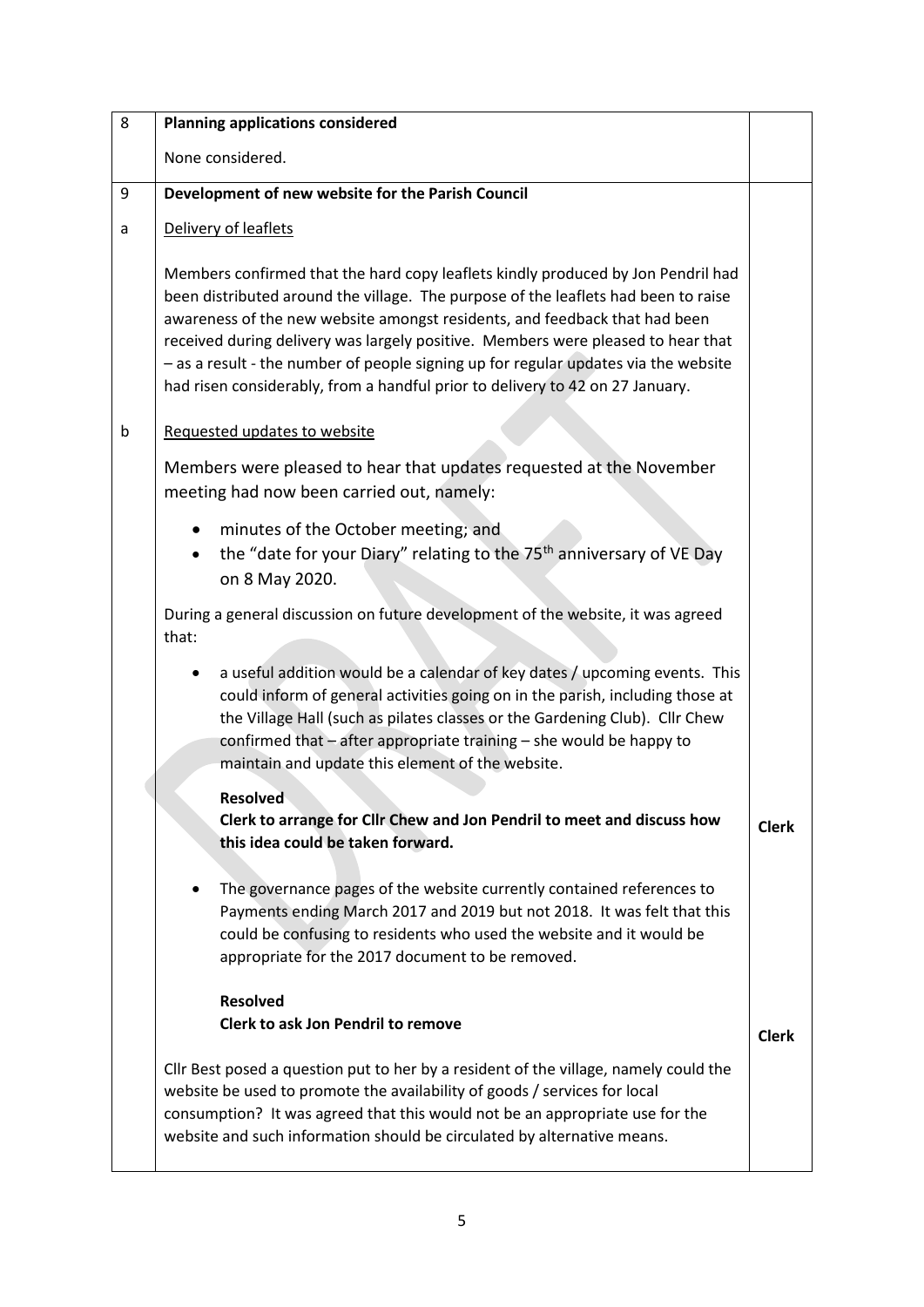| $\mathsf{C}$ | Public Sector Bodies (Websites and Mobile Applications) (No. 2) Accessibility Regs                                                                                                                                                                                                                                                                                                                                                                                                                                                                                                                                |              |
|--------------|-------------------------------------------------------------------------------------------------------------------------------------------------------------------------------------------------------------------------------------------------------------------------------------------------------------------------------------------------------------------------------------------------------------------------------------------------------------------------------------------------------------------------------------------------------------------------------------------------------------------|--------------|
|              | 2018<br>At the November meeting, the Clerk had advised members that new legislation<br>had come into force which required all public bodies (including parish councils) to<br>ensure that their websites met certain accessibility standards. However, the<br>legislation acknowledged that - for smaller authorities with scarce resources - this<br>may result in a "disproportionate burden". In such a case, it was open to the<br>smaller authority to opt out of the requirements so long as an accessibility<br>statement (to be reviewed regularly on completion) could evidence this.                    |              |
|              | Members had asked the Clerk to discuss the position with Jon Pendril and (subject<br>to Jon's views) draft an initial accessibility statement for consideration and<br>discussion of next steps. Jon subsequently acknowledged the onerousness of<br>obliging a small authority such as West Bradford Parish Council to comply with all<br>accessibilty requirements, and made the constructive suggestion that feedback on<br>the accessibility of the site could be sought from residents who had used it. This<br>could be done on an annual basis with any adjustments made to the website as<br>appropriate. |              |
|              | Members considered these comments alongside the draft Accessibility Statement<br>produced by the Clerk.                                                                                                                                                                                                                                                                                                                                                                                                                                                                                                           |              |
|              | <b>Resolved</b><br>Clerk to amend the draft Accessibility Statement in light of members' comments                                                                                                                                                                                                                                                                                                                                                                                                                                                                                                                 | <b>Clerk</b> |
|              | and ensure that the final version was added to the list of documents revisited on<br>an annual basis and adopted at the AGM in May of each year<br>Members formally agreed to the wording / sentiment set out in the section on<br>""disproportionate burden"                                                                                                                                                                                                                                                                                                                                                     |              |
|              | No decision on whether the final version of the document should be publicly<br>displayed on the website was taken at this time.                                                                                                                                                                                                                                                                                                                                                                                                                                                                                   |              |
| 10           | Lancashire Best Kept Village                                                                                                                                                                                                                                                                                                                                                                                                                                                                                                                                                                                      |              |
|              | No items were presented for consideration at this meeting.                                                                                                                                                                                                                                                                                                                                                                                                                                                                                                                                                        |              |
| 11           | Action Plan 2019 / draft Action Plan 2020                                                                                                                                                                                                                                                                                                                                                                                                                                                                                                                                                                         |              |
|              | Members discussed the following issues:                                                                                                                                                                                                                                                                                                                                                                                                                                                                                                                                                                           |              |
| a            | Purchase of Xmas tree and lights                                                                                                                                                                                                                                                                                                                                                                                                                                                                                                                                                                                  |              |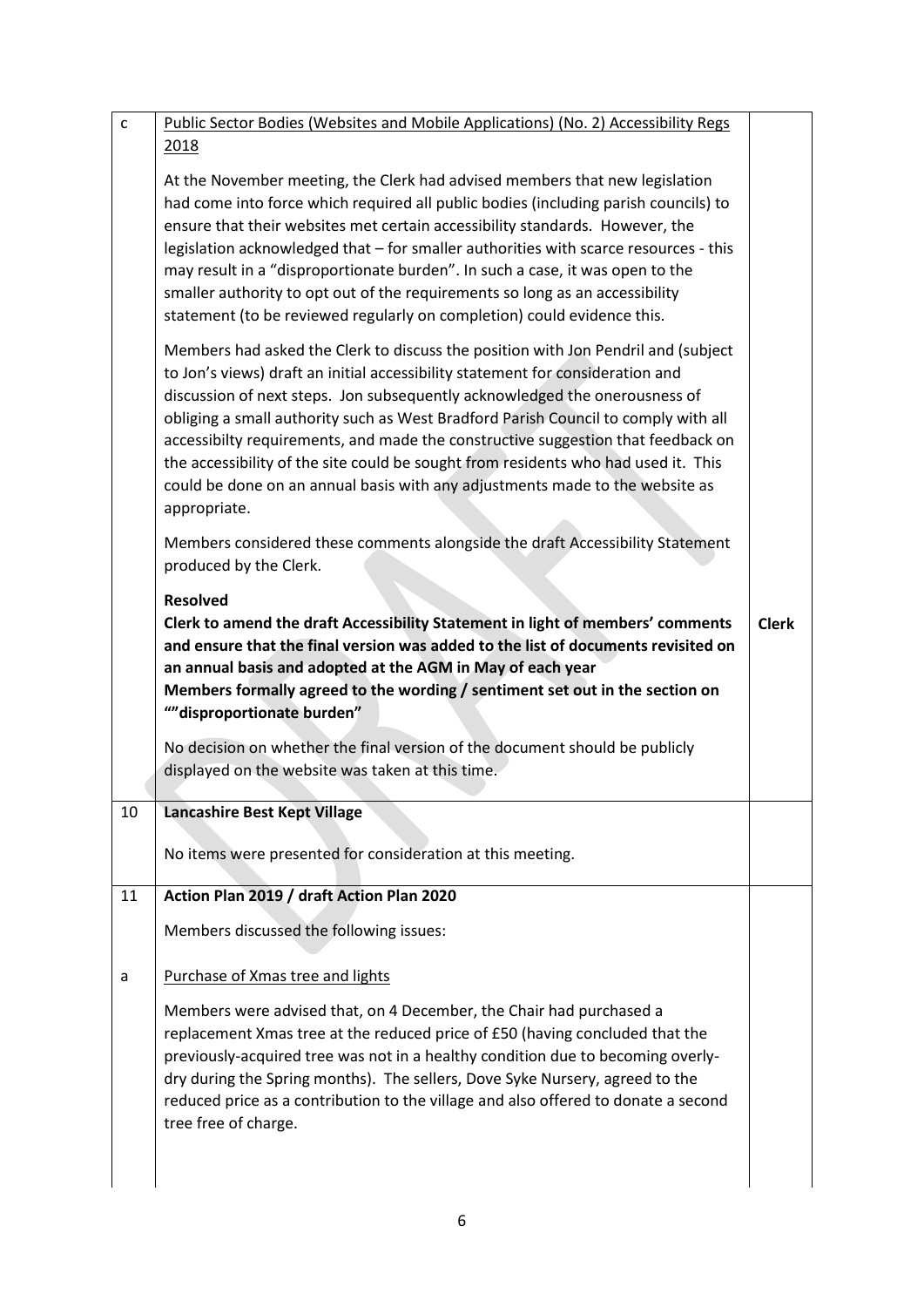|   | To prevent the second tree drying out, it was agreed that local residents in the<br>vicinity would be asked if they would water the tree during the drier Spring /<br>Summer months.                                                                                                                                                                                                                                                                                                                                                                                                                                                              |                                                           |
|---|---------------------------------------------------------------------------------------------------------------------------------------------------------------------------------------------------------------------------------------------------------------------------------------------------------------------------------------------------------------------------------------------------------------------------------------------------------------------------------------------------------------------------------------------------------------------------------------------------------------------------------------------------|-----------------------------------------------------------|
|   | Cllr Chew had also purchased an additional set of Xmas lights to ensure that the<br>tree was appropriately trimmed for the festive period.                                                                                                                                                                                                                                                                                                                                                                                                                                                                                                        |                                                           |
|   | <b>Resolved</b><br><b>Members agreed to:</b><br>thank the Chair and Cllr Chew for their efforts;<br>Chair to approach Dove Syke once again regarding their offer of a second<br>tree;<br>message of thanks to be sent to Dove Syke for their generosity regarding<br>both the Xmas tree and the second tree (once the second tree had been<br>received);<br>Cllr Chew to approach local residents and see if they would be willing to<br>$\bullet$<br>water the second tree in drier months; and<br>Clerk to contact Sam Wrathall with regard to the arrangements for<br>reimbursing any costs for electricity to power the Xmas lights displayed | <b>Chair</b><br><b>Clerk</b><br><b>RC</b><br><b>Clerk</b> |
| b | on the tree (same sum to be paid as last year).<br><b>SpID</b>                                                                                                                                                                                                                                                                                                                                                                                                                                                                                                                                                                                    |                                                           |
|   | Members revisited the issue of whether to purchase a replacement Speed<br>Indicator Device, having previously deferred the decision until the last quarter of<br>the financial year so that a better understanding of the Parish Council's finances<br>would be available to them. Recent information from LCC regarding the possible<br>replacement of the SpID was also noted.<br><b>Resolved</b><br>Members felt that neither the cost of purchase of a new SpID or repair of the old<br>one would be financially viable at the current time.                                                                                                  |                                                           |
| c | Completed Action Plan 2019                                                                                                                                                                                                                                                                                                                                                                                                                                                                                                                                                                                                                        |                                                           |
|   | Members reflected upon the completed Action Plan 2019 and considered it to be<br>an accurate record of another productive 12 months.                                                                                                                                                                                                                                                                                                                                                                                                                                                                                                              |                                                           |
|   | <b>Resolved</b><br>The Action Plan would be signed off as an official record of actions taken over<br>the calendar year.                                                                                                                                                                                                                                                                                                                                                                                                                                                                                                                          |                                                           |
| d | Draft Action Plan 2020                                                                                                                                                                                                                                                                                                                                                                                                                                                                                                                                                                                                                            |                                                           |
|   | The Clerk invited members to consider the content of their draft Action Plan for<br>the calendar year 2020. Members felt that the planned VE Day event would fully<br>occupy them up until May 2020, and invited the Clerk to place a further discussion<br>of the Action Plan (to cover the remainder of the calendar year) on the agenda for<br>May.                                                                                                                                                                                                                                                                                            |                                                           |
|   |                                                                                                                                                                                                                                                                                                                                                                                                                                                                                                                                                                                                                                                   |                                                           |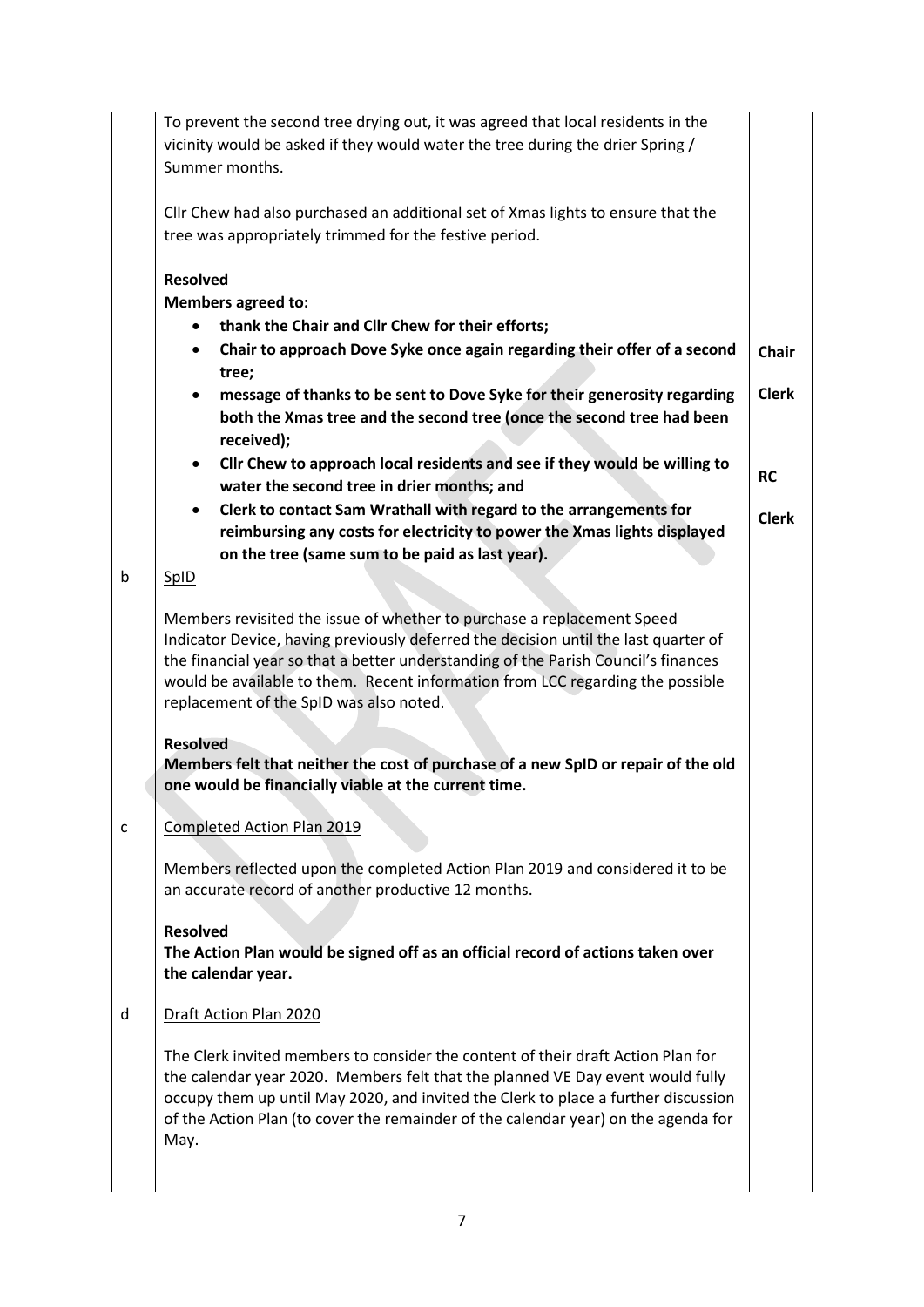### **Resolved Clerk to place on May agenda as above Clerk** Clerk Clerk

### e | VE Day commemoration event, 8-10 May 2020

Clare Thornber and Jane Wolstenholme (both members of the Village Hall Committee) joined the meeting for this item.

The Clerk confirmed that Nigel Evans MP had accepted the Parish Council's invitation to attend the commemoration of the 75th anniversary of VE Day (to be held on 8 – 10 May 2020) and presented the latest iteration of the event plan for the day. After a lengthy discussion the following matters were agreed:

- The afternoon tea would take the form of a "Jacob's Join" with residents invited to bring along finger-food to share;
- Subject to weather conditions the afternoon tea would be held in the car park nearest to the Village Hall – this was felt to be more appropriate for reasons of convenience and safety. The other car parking would be for visitor parking;
- Mayor and Nigel Evans MP to be invited to attend for the 1.30pm start. The latter would be invited to read out the Toast, with Cllr Best to explore what other public pronouncements were made on VE Day (eg by Churchill);
- Further consideration of the quantity of drink (alcoholic and non-alcoholic) to be available for the Toast was required, along with an assessment of its cost (and other costs of the day);
- The U3A Singing for Pleasure group would perform to backing music due to the absence of an organist on the day. Cllr Wood to explore the order of songs and further discussion was then required on the printing of song sheets;
- A list of games to be played on the day in the near car park was discussed, with Clare / Jane to explore the costs of equipment required prior to the February meeting;
- There would be an adult fancy-dress competition (prizes for first and second place, bottles of wine @£5 each) and also a children's competition (prizes for  $1<sup>st</sup> - 3<sup>rd</sup>$  place, box of Roses chocolates or equivalent);
- Clare / Jane to draft a promotional leaflet and bring along to the next meeting for consideration; and
- Clare / Jane to explore the acquisition of Union Jack plates and napkins, as well as bunting (with costings).

The discussion was generally considered to have been extremely productive and Clare / Jane were thanked for their attendance and input.

### **Resolved Clerk to update the Action Plan and circulate a copy to Cllr Fox before 12 February, for him to take to the next meeting of the Village Hall Committee Clare / Jane to attend next meeting of the Parish Council Clerk CT/J W**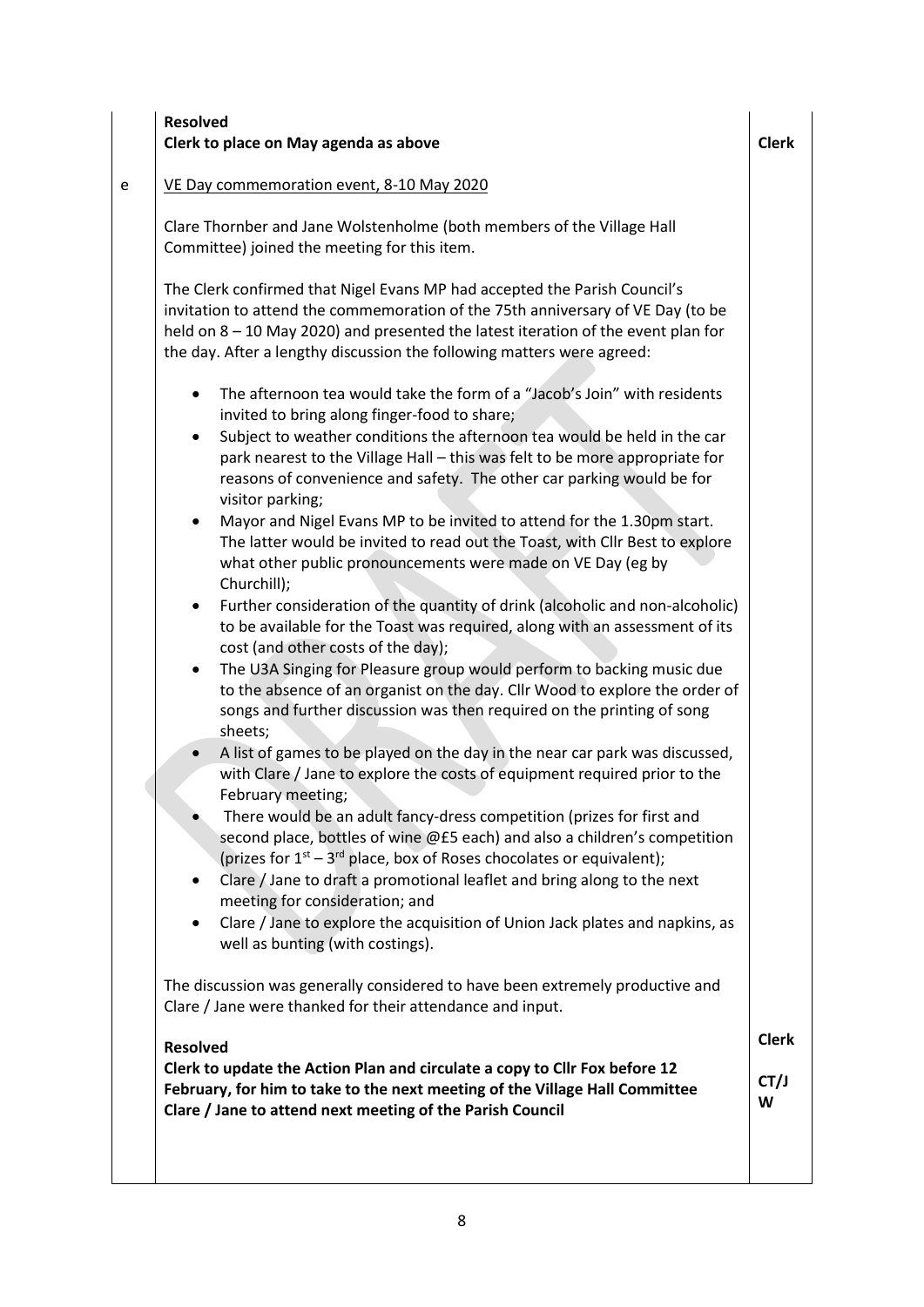| 12 | Reports from sub-committees / other meetings attended                                                                                                                                                                                                                                                                                                                                                                                                                                                                                                                                                                                                                          |              |
|----|--------------------------------------------------------------------------------------------------------------------------------------------------------------------------------------------------------------------------------------------------------------------------------------------------------------------------------------------------------------------------------------------------------------------------------------------------------------------------------------------------------------------------------------------------------------------------------------------------------------------------------------------------------------------------------|--------------|
|    | Playing Field / Village Hall - Cllrs Fox and Wood reported that further<br>٠<br>acquisitions for the Village Hall were under consideration, including a new<br>carpet for the entrance; a new cooker in the kitchen; and a projector and<br>screen for the main hall.                                                                                                                                                                                                                                                                                                                                                                                                          |              |
|    | Parish Council Liaison Committee - the next meeting was to be held on 30<br>January 2020 (Cllr Chew had kindly offered to attend).                                                                                                                                                                                                                                                                                                                                                                                                                                                                                                                                             |              |
|    | Lancashire Association of Local Councils - next meeting provisionally fixed for<br>٠<br>Weds 12 February 2020                                                                                                                                                                                                                                                                                                                                                                                                                                                                                                                                                                  |              |
|    | Resolved<br>Clerk to send apologies as no member was available to attend                                                                                                                                                                                                                                                                                                                                                                                                                                                                                                                                                                                                       | <b>Clerk</b> |
|    | Hanson Cement - next meeting on 19 March 2020.<br>٠                                                                                                                                                                                                                                                                                                                                                                                                                                                                                                                                                                                                                            |              |
|    | Lengthsman scheme - the Chair confirmed that the current postholder was<br>willing to continue in the role, and would begin work around the village in<br>March.                                                                                                                                                                                                                                                                                                                                                                                                                                                                                                               |              |
| 13 | Correspondence / requests received                                                                                                                                                                                                                                                                                                                                                                                                                                                                                                                                                                                                                                             |              |
| a  | Alleged breach of Planning legislation                                                                                                                                                                                                                                                                                                                                                                                                                                                                                                                                                                                                                                         |              |
|    | The Clerk gave a verbal update on a message which had been received on 12<br>December from a local resident concerned at a possible breach of Planning<br>legislation taking place in the village.                                                                                                                                                                                                                                                                                                                                                                                                                                                                             |              |
| b  | Parish and Town Council Conference                                                                                                                                                                                                                                                                                                                                                                                                                                                                                                                                                                                                                                             |              |
|    | Members were informed of the above conference, scheduled to take place on<br>Saturday 8 February 2020. It was agreed that no representative would be sent on<br>this occasion.                                                                                                                                                                                                                                                                                                                                                                                                                                                                                                 |              |
| 14 | <b>Any Other Business</b>                                                                                                                                                                                                                                                                                                                                                                                                                                                                                                                                                                                                                                                      |              |
| a  | War Memorial                                                                                                                                                                                                                                                                                                                                                                                                                                                                                                                                                                                                                                                                   |              |
|    | The Clerk reminded members that they had previously received information<br>suggesting that an additional (and hitherto unknown) female resident of the village<br>had been tragically killed by enemy action during World War II. Cllr Best had<br>recently undertaken extensive research into the background of the case, which she<br>had circulated to members prior to the meeting. Members considered the<br>information provided, and concluded that there was no conclusive proof that the<br>lady in question had ever been a resident of the village, and in such circumstances<br>it would not be appropriate for her details to be entered on to the war memorial. |              |